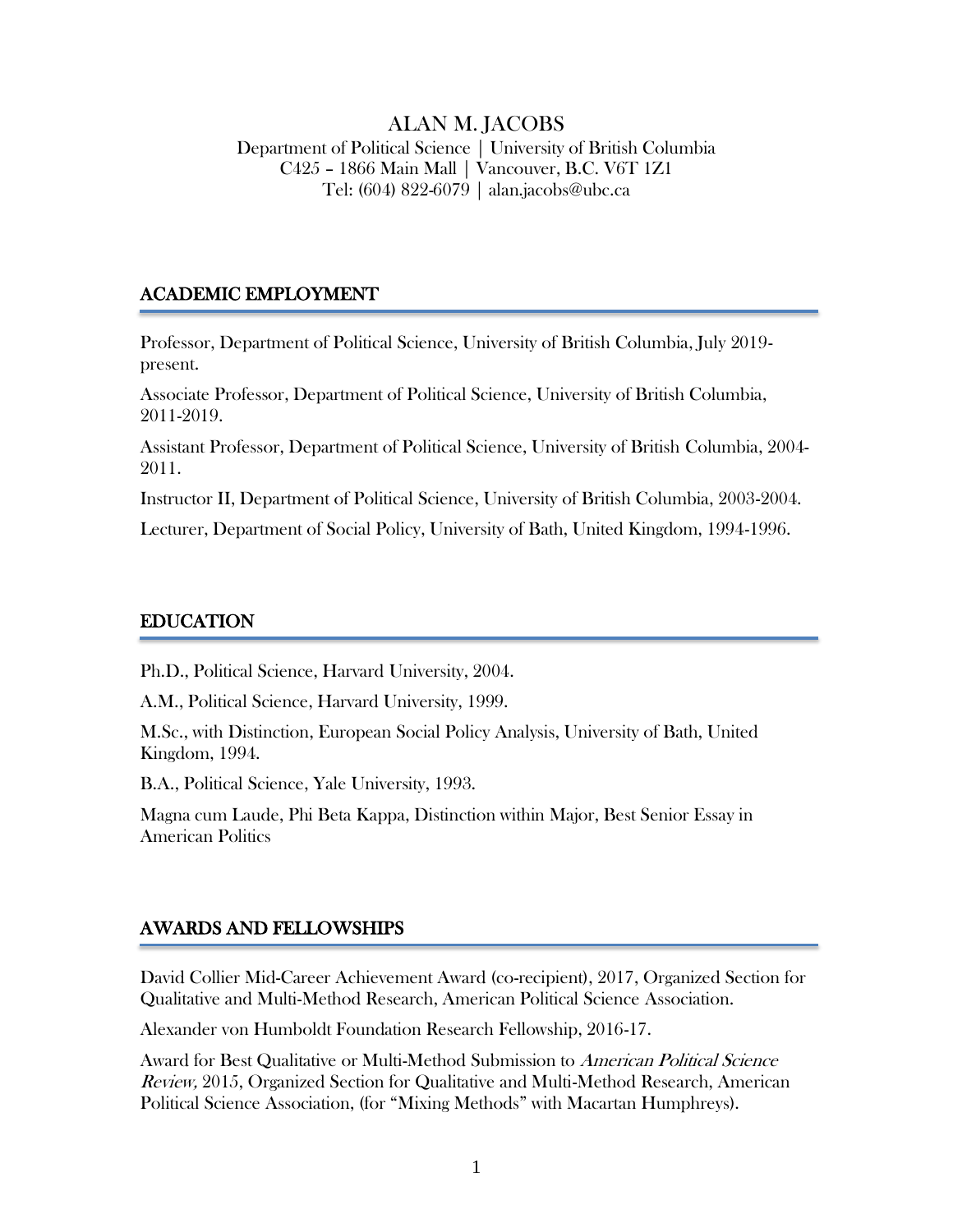Fernand Braudel Senior Fellowship, European University Institute, 2015.

Sage Best Paper Award, 2014, Organized Section for Qualitative and Multi-Method Research, American Political Science Association, for best paper on qualitative or multimethod research presented at the 2013 Annual Meeting of the APSA (for "Mixing Methods" with Macartan Humphreys).

Gregory Luebbert Best Book Award (co-recipient), 2012, Organized Section for Comparative Politics, American Political Science Association, for best book in the field of comparative politics published in 2010 or 2011 (for *Governing for the Long Term*).

Giovanni Sartori Book Award, 2012, Organized Section for Qualitative and Multi-Method Research, American Political Science Association, for best book developing or applying qualitative methods (for Governing for the Long Term).

Charles Levine Memorial Book Prize, 2012, Research Committee on the Structure of Governance, International Political Science Association, for best book on comparative policy and administration (for *Governing for the Long Term*).

Mary Parker Follett Award, 2009, Organized Section for Politics and History, American Political Science Association, for best article or chapter on politics and history published in 2007 or 2008 (for "The Politics of When," British Journal of Political Science).

John Heinz Dissertation Award, 2005, National Academy of Social Insurance, for the best Ph.D. dissertation in any discipline on topic of social insurance, 2005.

## PUBLICATIONS

## Book

Governing for the Long Term: Democracy and the Politics of Investment, New York: Cambridge University Press, 2011.

## Journal articles

Jacobs, Alan M., Diana Kapiszewski, and Sebastian Karcher. "Using Annotation for Transparent Inquiry (ATI) to Teach Qualitative Research Methods." PS: Political Science and Politics. 55.1 (2022): 216-220.

Jacobs, Alan M., J. Scott Matthews, Timothy Hicks, and Eric Merkley. "Whose News? Class-Biased Economic Reporting in the United States." American Political Science Review. 15.3 (2021): 1016-1033.

Jacobs, Alan M. and Tim Büthe with 48 Qualitative Transparency Deliberations Steering Committee and Working Group Members. "The Qualitative Transparency Deliberations: Insights and Implications." Perspectives on Politics. 19.1: 171-208.

Haven, Tamarinde, Timothy Errington, Kristian Gleditsch, Leonie van Grootel, Alan M. Jacobs, Florian Kern, Rafael Piñeiro, Fernando Rosenblatt, Lidwine Mokkink, ["Pre](https://journals.sagepub.com/doi/10.1177/1609406920976417)-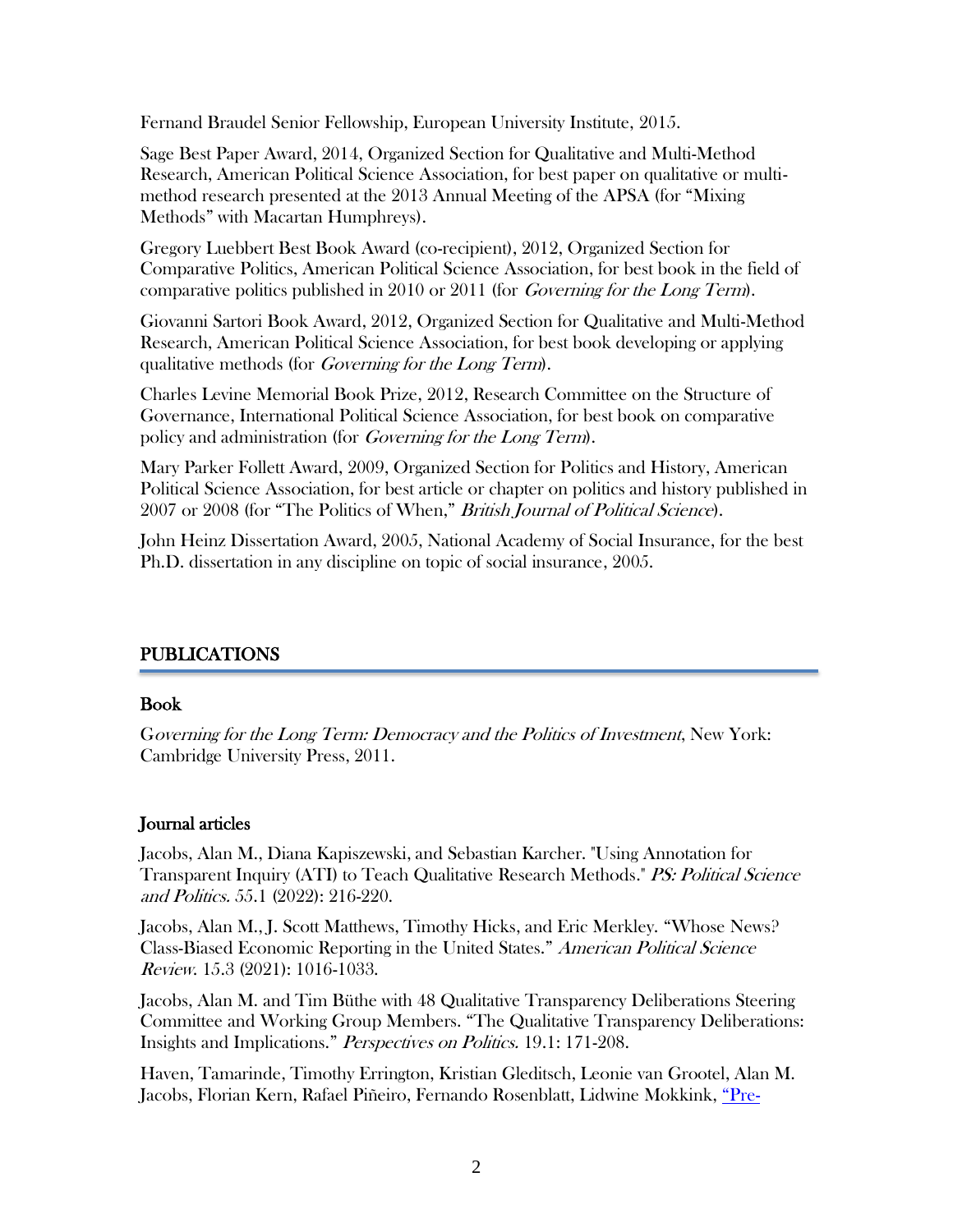[Registering Qualitative Research](https://journals.sagepub.com/doi/10.1177/1609406920976417): A Delphi Study," International Journal of Qualitative Methods, Vol. 19 (2020): 1-13.

Jacobs, Alan M. and J. Scott Matthews. "Policy Attitudes in Institutional Context: Rules, Uncertainty, and the Mass Politics of Public Investment," American Journal of Political Science, 61.1 (2017): 194-207.

Hicks, Timothy, Alan M. Jacobs, and J. Scott Matthews. "Inequality and Electoral Accountability: Class-Biased Economic Voting in Comparative Perspective," Journal of Politics, 78.4 (2016): 1076-1093.

Jacobs, Alan M. "Policymaking for the Long Term in Advanced Democracies," Annual Review of Political Science, vol. 16 (2016).

Humphreys, Macartan and Alan M. Jacobs. "Mixing Methods: A Bayesian Approach," American Political Science Review, 109.4 (2015): 653-673.

Jacobs, Alan M. and R. Kent Weaver. "When Policies Undo Themselves: Self-Undermining Feedback as a Source of Policy Change," Governance, 28.4 (2015): 441-457.

Jacobs, Alan M. and J. Scott Matthews. "Why Do Citizens Discount the Future? Public Opinion and the Timing of Policy Consequences," British Journal of Political Science, 42.4 (2012): 903-935.

Jacobs, Alan M. "How Do Ideas Matter? Mental Models and Attention in German Pension Politics," Comparative Political Studies, 42.2 (2009): 252-279.

Jacobs, Alan M. "The Politics of When: Redistribution, Investment, and Policy Making for the Long Term," British Journal of Political Science, 38.2 (2008): 193-220.

Jacobs, Alan M. "Seeing Difference: Market Health Reform in Europe," Journal of Health Politics, Policy and Law, 23.1 (1998): 1-33.

#### Book chapters

Jacobs, Alan M. "Pre-Registration and Results-Free Review in Observational and Qualitative Research," in The Production of Knowledge: Enhancing Progress in Social Science. Eds. Colin Elman, John Gerring, and James Mahoney. New York: Cambridge University Press, Strategies of Social Inquiry Series, 2020: 221-264.

Jacobs, Alan M. "Social Policy Dynamics," in Oxford Handbook of Historical Institutionalism. Eds. Tulia Falleti, Orfeo Fioretos, and Adam Sheingate. New York: Oxford University Press, 2016: 339-353.

Jacobs, Alan M. "Process-tracing the Effects of Ideas," in Process Tracing in the Social Sciences: From Metaphor to Analytic Tool. Eds. Andrew Bennett and Jeffrey T. Checkel. New York: Cambridge University Press, Strategies of Social Inquiry Series, 2015.

Jacobs, Alan M. "Policymaking as Political Constraint: Institutional Development in the U.S. Social Security Program," in *Explaining Institutional Change: Ambiguity, Agency and* Power, eds. James Mahoney and Kathleen Thelen, New York: Cambridge University Press, 2009, 94-131.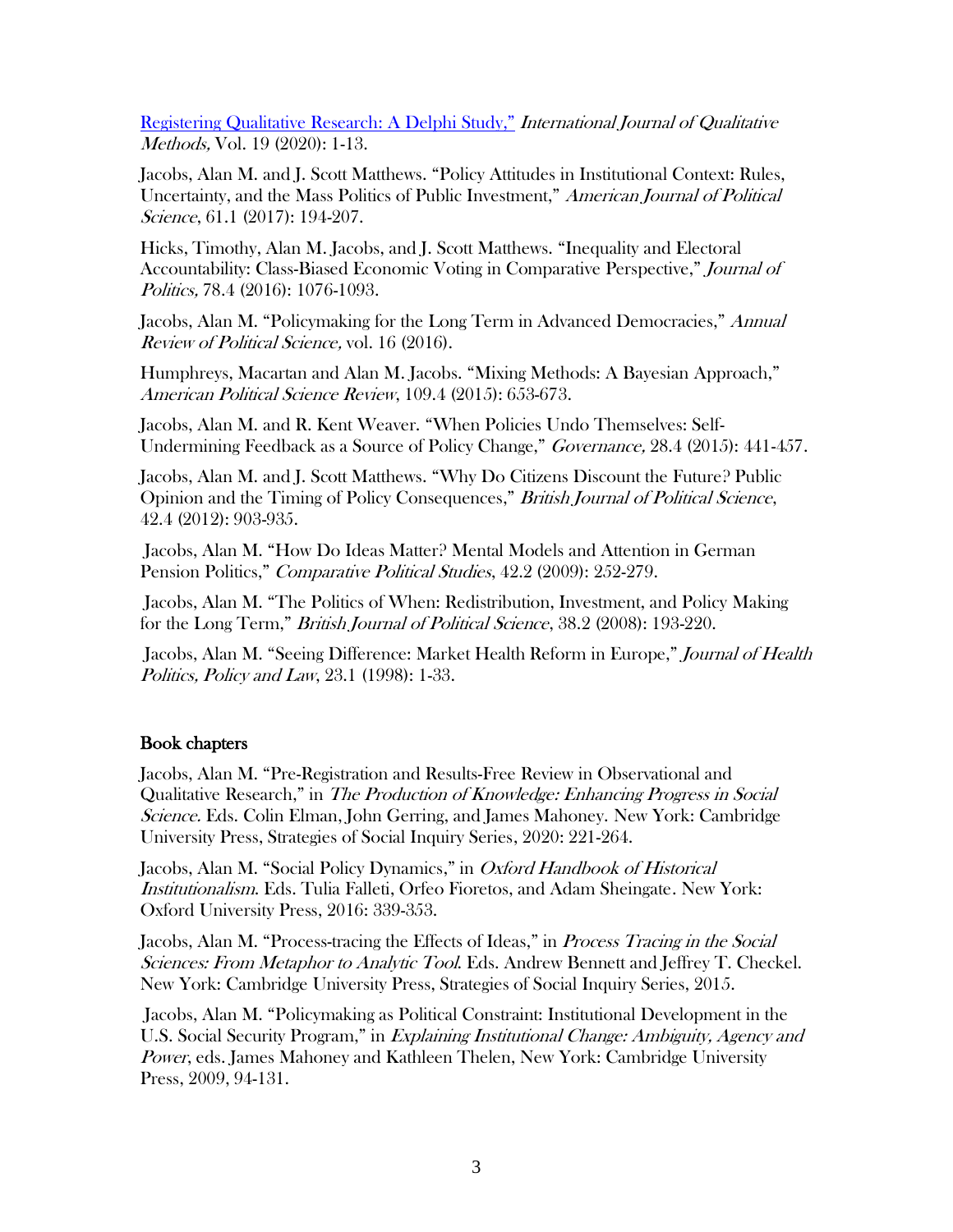Jacobs, Alan M. and Steven Teles. "The Perils of Market-Making: The Case of British Pension Reform," in *The Politics and Economics of Creating Competitive Markets*, eds. Martin Levin, Martin Shapiro and Marc Landy, Washington, D.C.: Brookings Institution Press, 2007, 157-183.

## Non-refereed publications

Johnston, Richard, Sarah Lachance, and Alan M. Jacobs, "Policy Design, Cost Information and Support for Guaranteed Income," Research Paper for the BC Basic Income Panel, 2020, [https://bcbasicincomepanel.ca/.](https://bcbasicincomepanel.ca/)

Jacobs, Alan M. "Introduction: Mechanisms and Process Tracing." Qualitative and Multi-*Method Research.* Publication of the APSA's Organized Section for Qualitative and Multi-Method Research. 14.1-2 (Spring/Fall 2016): 13-15.

Jacobs, Alan M. "Budgeting for the Future: Public Investment as Intertemporal Politics." National Budgeting Roundtable, New Ideas for Federal Budgeting Series, Working Paper #6, July 2016.

Jacobs, Alan M. and Tim Büthe. "Introduction to Symposium: Transparency in Qualitative and Multi-Method Research." Qualitative and Multi-Method Research Newsletter, Newsletter of the APSA's Organized Section for Qualitative and Multi-Method Research. 13.1 (Spring 2015): 2-8.

Büthe, Tim and Alan M. Jacobs. "Conclusion: Transparency for a Diverse Discipline." Qualitative and Multi-Method Research Newsletter, Newsletter of the APSA's Organized Section for Qualitative and Multi-Method Research. 13.1 (Spring 2015): 52-64.

Decision Making in the European Union [CD-ROM], London: Sage Publications, 1998.

## Book reviews

Paul Pierson, *Dismantling the Welfare State? Reagan, Thatcher, and the Politics of* Retrenchment, Journal of European Social Policy, 5(4), 1995, 340-2.

Brian Abel-Smith, Introduction to Health: Policy, Planning, and Financing, Journal of Social Policy, 24(4), 1995, 594-5.

# Media and blogs

Jacobs, Alan M., J. Scott Matthews, Timothy Hicks, and Eric Merkley. "Media Coverage of the Economy Ignores the Plight of Most Americans," MarketWatch, June 15, 2021 [\(https://www.marketwatch.com/story/media-coverage-of-the-economy-ignores-the-plight-of](https://www.marketwatch.com/story/media-coverage-of-the-economy-ignores-the-plight-of-most-americans-11623501181)[most-americans-11623501181\)](https://www.marketwatch.com/story/media-coverage-of-the-economy-ignores-the-plight-of-most-americans-11623501181).

Jacobs, Alan M. and J. Scott Matthews. "Why citizens don't like paying for public goods with their taxes – and how institutions can change that." LSE USAPP (US Centre on American Politics and Policy) blog. Sept. 1, 2015.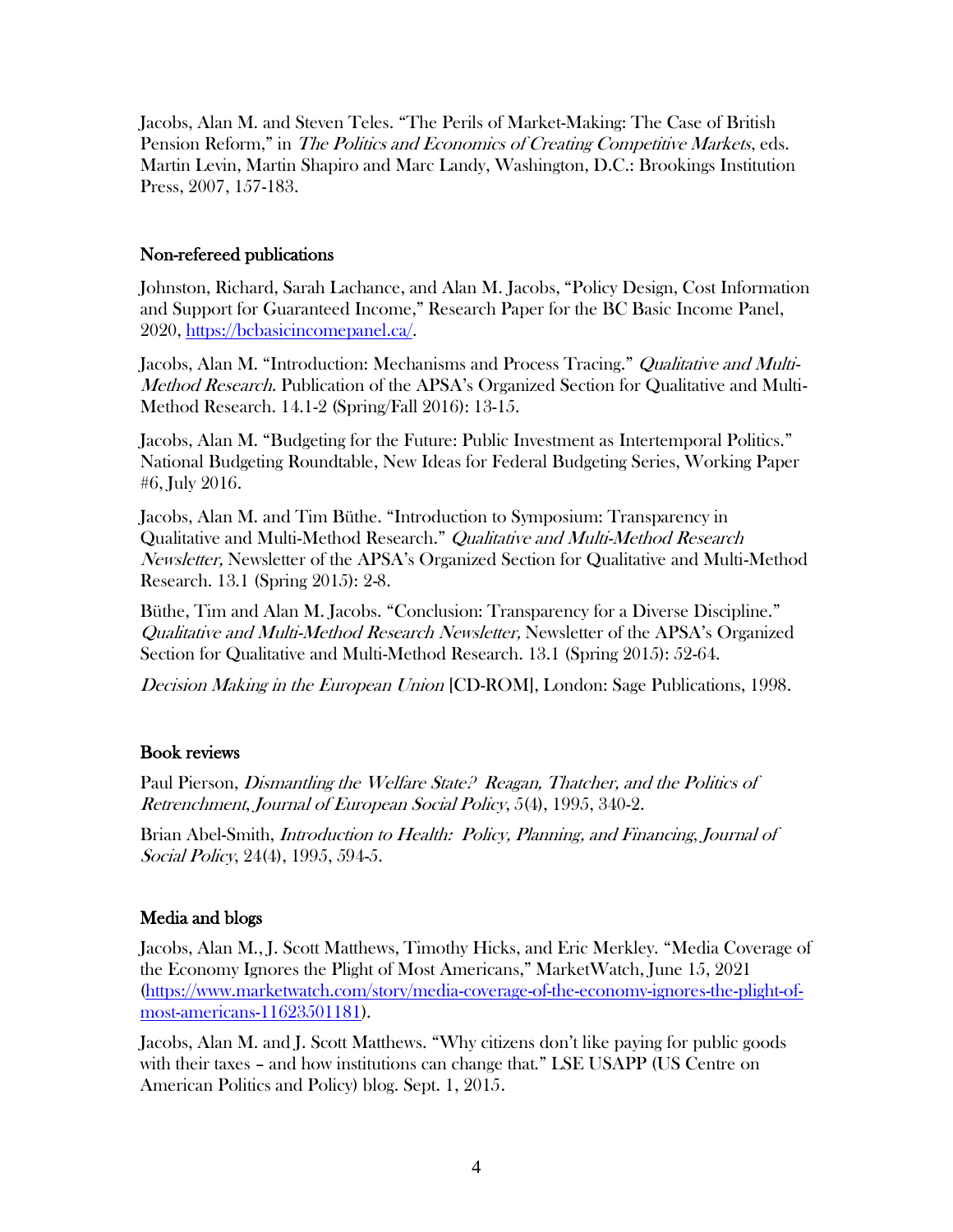Jacobs, Alan M. "Can Democracies Govern for the Long Term?" People's Daily (China) Online. Jan. 7, 2014.

Jacobs, Alan M. and J. Scott Matthews. "Far-sighted policymaking is hard. Here's how to make it easier." Monkey Cage blog. The Washington Post. Nov. 25, 2013.

#### Manuscripts in progress

Humphreys, Macartan and Alan M. Jacobs. *Integrated Inferences*. Book under contract with Cambridge University Press, Strategies in Social Inquiry Series, manuscript under review.

Jacobs, Alan M. and Mark Andreas Kayser. "Downward Class Mobility and Reactionary Populism."

Blumenau, Jack, Timothy Hicks, Alan M. Jacobs, J. Scott Matthews, and Tom O'Grady. "Testing Negative: The Non-Consequences of COVID-19 on Mass Political Attitudes."

Matthews, J. Scott, Timothy Hicks, and Alan M. Jacobs. "The News Media and the Politics of Inequality in Advanced Democracies." Submitted to Cambridge University Press as chapter in edited volume.

Hicks, Timothy, Alan M. Jacobs, and Scott Matthews. "Inequality and Willingness to Pay for Public Goods: Survey Experimental Evidence."

# PRESENTATIONS

## Invited talks

l

"Causal Inference from Causal Models." William Riker Seminar Series. Department of Political Science, University of Rochester, April 2021 (virtual talk).

"Whose News? Class-Biased Economic Reporting in the United States." Department of Political Science, Simon Fraser University, Burnaby, BC, March 2020.

"Roundtables on "How Do We Know What We Know?"; "Research Design"; "The Job Market", Empirical Implications of Theoretical Models Mini-Conference, University of Michigan, Ann Arbor, July 2018.

"Policymaking for the Long Term: Puzzles and Agendas." Keynote Address, Annual Conference of the Finnish Political Science Association, Turku, Finland, March 2018.

"Making Policy for the Long Term: A Political Analysis." School of Public Policy and Governance, University of Toronto, December 2017.

"Causal Inference from Causal Models." Hochschule for Politik, Technische Universität München, July 2017.

"Inequality and Electoral Accountability: Can Voters Defend Their Distributive Interests?" Cologne Center for Comparative Politics, University of Cologne, April 2017.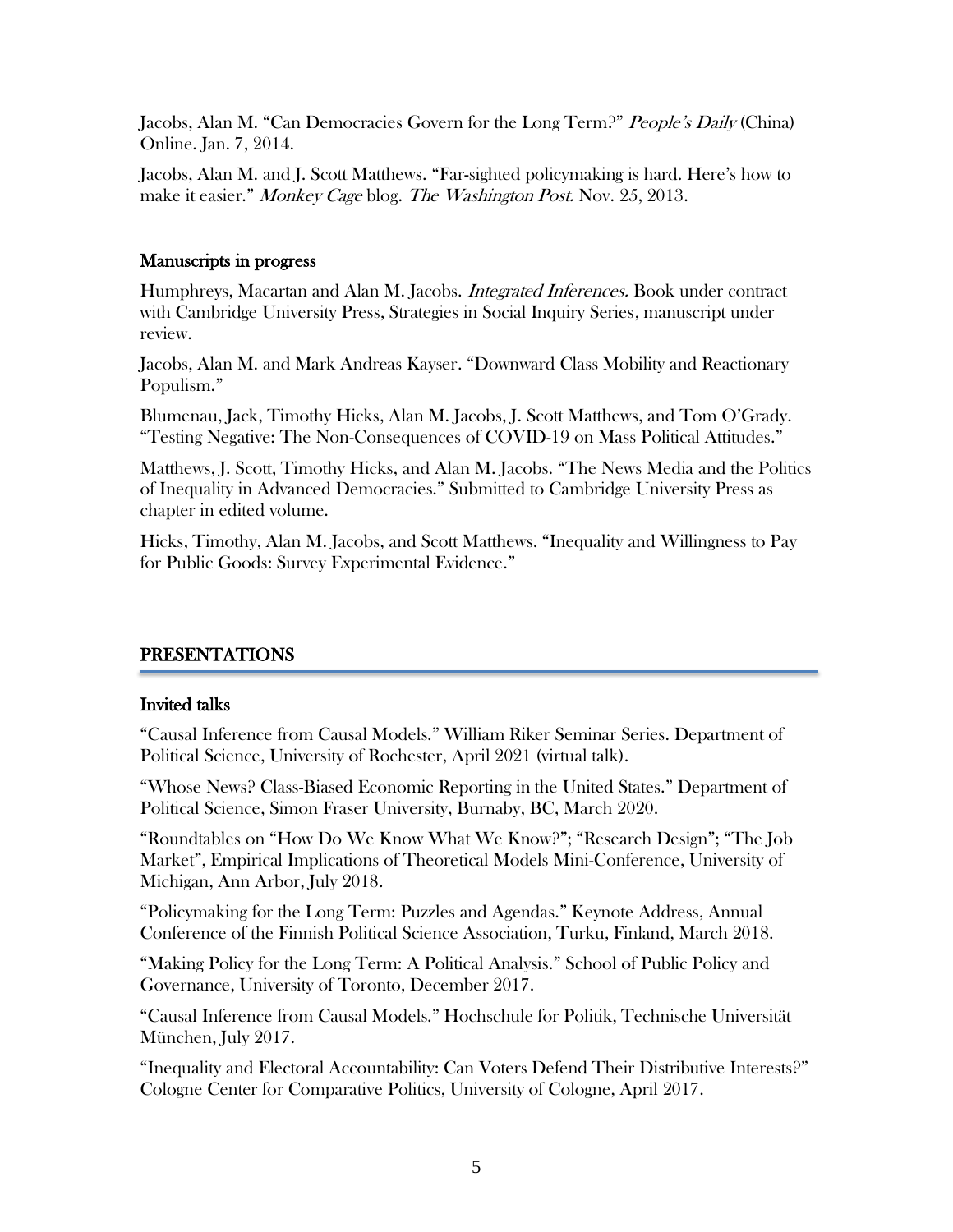"Inequality and Electoral Accountability: Can Voters Defend Their Distributive Interests?" Mannheimer Zentrum für Europäische Sozialforschung, University of Mannheim, March 2017.

"On Bias and Blind Selection: Assessing the Promise of Pre-Registration and Results-Blind Review." Department of Political Science, University College London, Jan. 2017.

"Inequality and Electoral Accountability: Can Voters Defend Their Distributive Interests?" Department of Political Science, University of Gothenburg, Dec. 2016.

""Integrating qualitative and quantitative evidence: A Bayesian approach," Department of Political Science, University of Lund, Dec. 2016.

"Inequality and Electoral Accountability: Can Voters Defend Their Distributive Interests?" Centre for Comparative and International Studies, ETH Zürich/University of Zürich, Nov. 2016.

"Inequality and Electoral Accountability: Can Voters Defend Their Distributive Interests?" Department of Politics and Public Administration, University of Konstanz, Nov. 2016.

"Mixing Methods," Department of Political Science, Columbia University, Feb. 2016.

"Investing in the Long Term," Keynote at University of Toronto Policy Institute, School of Public Policy and Governance, Jan. 2016.

"Budgeting for the Future: Public Investment as Intertemporal Politics," National Budgeting Roundtable, The Brookings Institutions, Nov. 2015.

"Inequality and Electoral Accountability: Class-Biased Economic Voting in Comparative Perspective." Political Behavior Seminar and Political Economy Seminar (joint session), Department of Social and Political Sciences, European University Institute, June 2015.

"Inequality and Electoral Accountability: Class-Biased Economic Voting in Comparative Perspective." Seminar on Political Economy of Institutional Change, Paris School of Economics, June 2015.

"Debating the Origins of Electoral Rules: A Bayesian Integration of Qualitative and Quantitative Evidence on the Adoption of PR." Institutions, Behavior, and Identities Seminar, Duke University, January 2015.

"Mixing Methods: A Bayesian Integration of Qualitative and Quantitative Approaches to Causal Inference." Comparative Politics Colloquium, Princeton University, April 2014.

"Uncertainty, Institutions, and Citizens' Policy Attitudes: An Experimental Investigation." Comparative Politics Colloquium, UC Berkeley, October 2013.

"Uncertainty, Institutions, and Citizens' Policy Attitudes: An Experimental Investigation." Miller Center for Public Affairs, University of Virginia, November 2012.

"Policymaking for the Long Term: Democratic Politics and the Challenge of Investment." School of Public Policy and Governance and Department of Political Science, University of Toronto, December 2011.

"Policymaking for the Long Term: Democratic Politics and the Challenge of Investment." Department of Political Studies and School of Policy Studies, Queen's University, November 2011.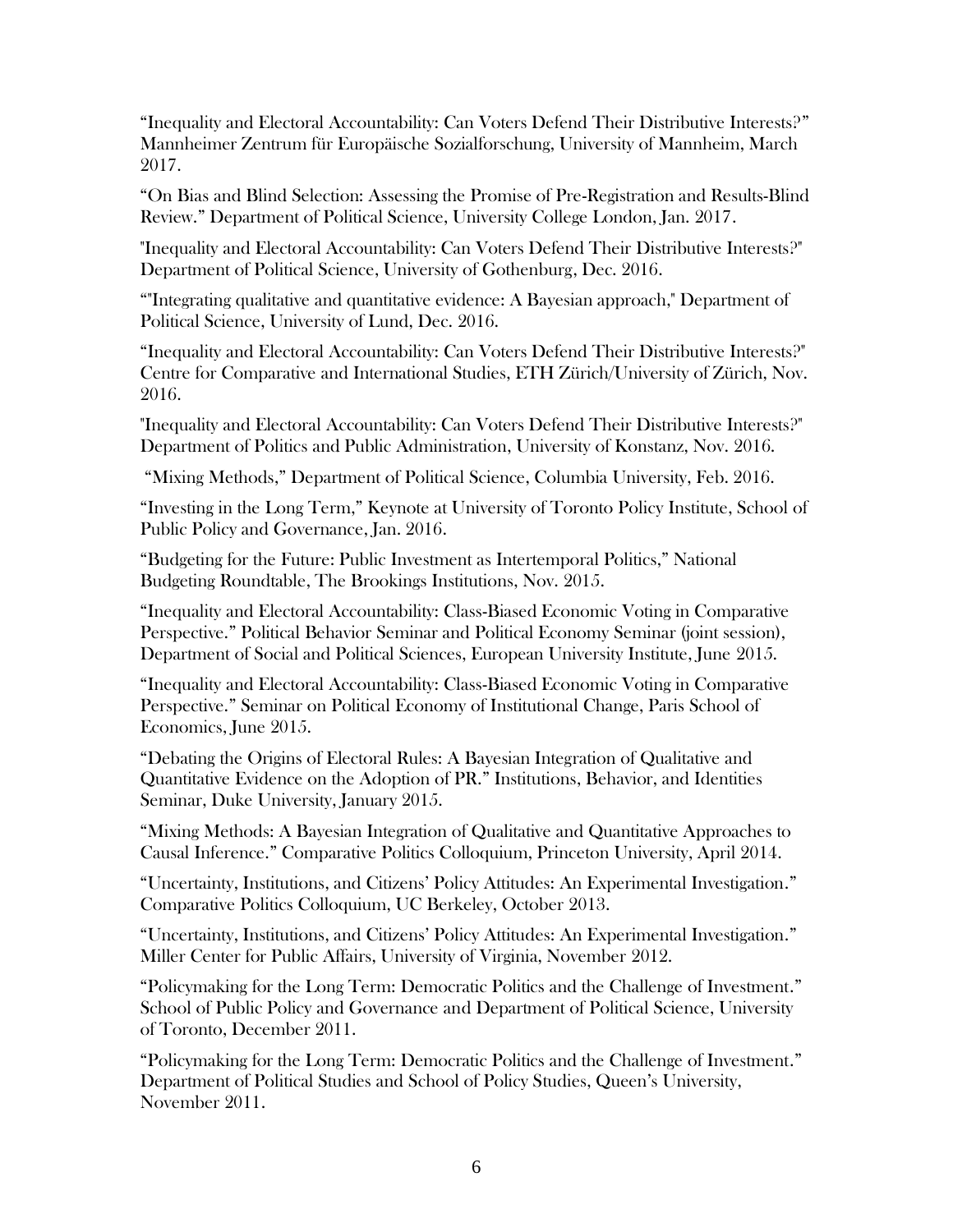"The Politics of the Long Term: Political Institutions and Policy Tradeoffs over Time." Department of Political Science, University of Iowa, May 2005.

"The Nuts and Bolts of Process Tracing: Studying Policy Choices in Advanced Democracies." Workshop on Process Tracing, Harvard University Department of Government, April 2005.

#### Conference and Workshop Presentations

"Comments on James Mahoney's The Logic of Social Science", Roundtable presentation, Annual Meeting of the American Political Science Association, Seattle, 2021.

"Whose News? Class-Biased Economic Reporting in the United States," Annual Meeting of the Canadian Political Science Association, Vancouver, 2019.

"Process Tracing with Causal Models: Learning About Cases and Populations," Annual Meeting of the American Political Science Association, Boston, 2018.

"Downward Class Mobility and Reactionary Populism," Annual Meeting of the American Political Science Association, Boston, 2018.

"Openness, Ethics, Epistemology: From Abstract Principles to Research Practices," Roundtable co-chair, Annual Meeting of the American Political Science Association, Boston, 2018.

"The Qualitative Transparency Deliberations: Draft Final Reports," Roundtable presentation, Annual Meeting of the American Political Science Association, San Francisco, 2017.

"Of Bias and Blind Selection: Pre-registration and Results-Blind Review in Qualitative and Observational Research," Annual Meeting of the American Political Science Association, San Francisco, 2017.

"Opportunities and Challenges of Data-Archiving," Roundtable presentation, Annual Meeting of the American Political Science Association, San Francisco, 2017.

"The Qualitative Transparency Deliberations: An Interim Report," Annual Meeting of the American Political Science Association, Philadelphia, 2016.

"Anchoring Qualitative Inference in Mixed Data: Toward Empirically Grounded Process Tracing," Annual Meeting of the American Political Science Association, Washington, D.C, 2015.

"Process Tracing the Effects of Ideas." Annual Meeting of the American Political Science Association, Washington, D.C, 2014.

"Uncertainty, Institutions, and Citizens' Policy Attitudes: An Experimental Investigation." Workshop on Short-Termism in Politics, Catholic University of Louvain, May, 2014.

"Social Policy Dynamics." New Perspectives on Historical Institutionalism Conference. Temple University and the University of Pennsylvania, Philadelphia, PA, Oct., 2013.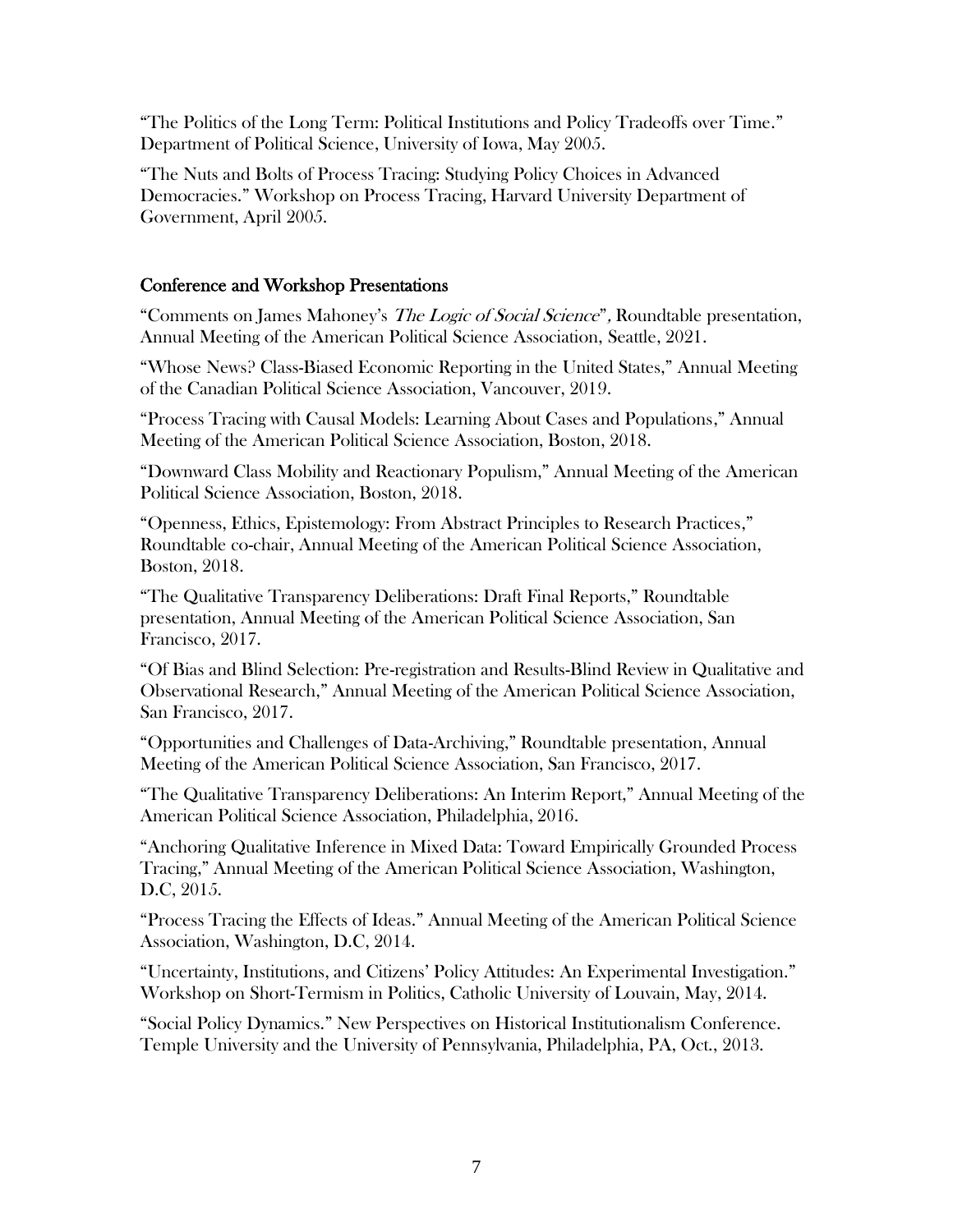"Are the Rich Better Off than They Were Four Years Ago? Class-Biased Economic Voting in Comparative Perspective." (with Tim Hicks and J. Scott Matthews) Annual Meeting of the American Political Science Association, Chicago, IL, Aug. 29-Sept. 1, 2013.

"Mixing Methods: A Bayesian Unification of Qualitative and Quantitative Approaches." Annual Meeting of the American Political Science Association, Chicago, IL, Aug. 29-Sept. 1, 2013.

"Mixing Methods: A Bayesian Unification of Qualitative and Quantitative Approaches." Institute for Qualitative and Multi-Method Research Authors' Workshop, Syracuse University, June 22-23, 2013.

"Political Uncertainty and Policy Trade-offs: An Experimental Investigation." Conference of Europeanists, Boston, MA, 2012.

"Political Uncertainty and Policy Trade-offs: An Experimental Investigation." Experiments in Governance and Politics Conference, Vancouver, BC, 2012.

"Process Tracing and Ideational Effects." American Political Science Association Annual Meeting, Washington, D.C., 2011.

"Policy Feedback and Policy Change." (With R. Kent Weaver) American Political Science Association Annual Meeting, Washington, D.C., 2010.

"Policymaking as Political Constraint: Institutional Development in the U.S. Social Security System." American Political Science Association Annual Meeting, Boston, 2008.

"Does Timing Matter?: Intertemporal Policy Attitudes in the Mass Public." American Political Science Association Annual Meeting, Boston, with J. Scott Matthews, 2008.

"The Politics of When: Redistribution, Investment, and the Politics of the Long Term." Workshop on Canadian Social Policy, Canadian Political Science Association Annual Meeting, Vancouver, 2008.

"Does Timing Matter?: Intertemporal Policy Attitudes in the Mass Public." (with J. Scott Matthews) Workshop on Experimental Methods, Canadian Political Science Association Annual Meeting, Vancouver, 2008.

"Does Timing Matter?: Intertemporal Policy Attitudes in the Mass Public" (with J. Scott Matthews) Midwest Political Science Association Annual Meeting, Chicago, 2008.

"Policymaking as Political Constraint: Institutional Development in the U.S. Social Security System." Workshop on Historical Institutionalism, Northwestern University, 2007.

"The Politics of Investment: Theorizing Governments' Policy Choices for the Long Term." American Political Science Association Annual Meeting, Philadelphia, 2006.

"The Perils of Market Making: The Case of British Pension Reform." (with Steven Teles) Workshop on The Politics and Economics of Markets, Gordon Public Policy Center, Brandeis University, 2005.

"A Matter of Trust: Cognition, Institutions, and the Sources of Credible Commitment." American Political Science Association Annual Meeting, Chicago, 2005.

"Backing into the Future: Reconceiving Policy Reform as Intertemporal Choice." American Political Science Association Annual Meeting, Chicago, 2004.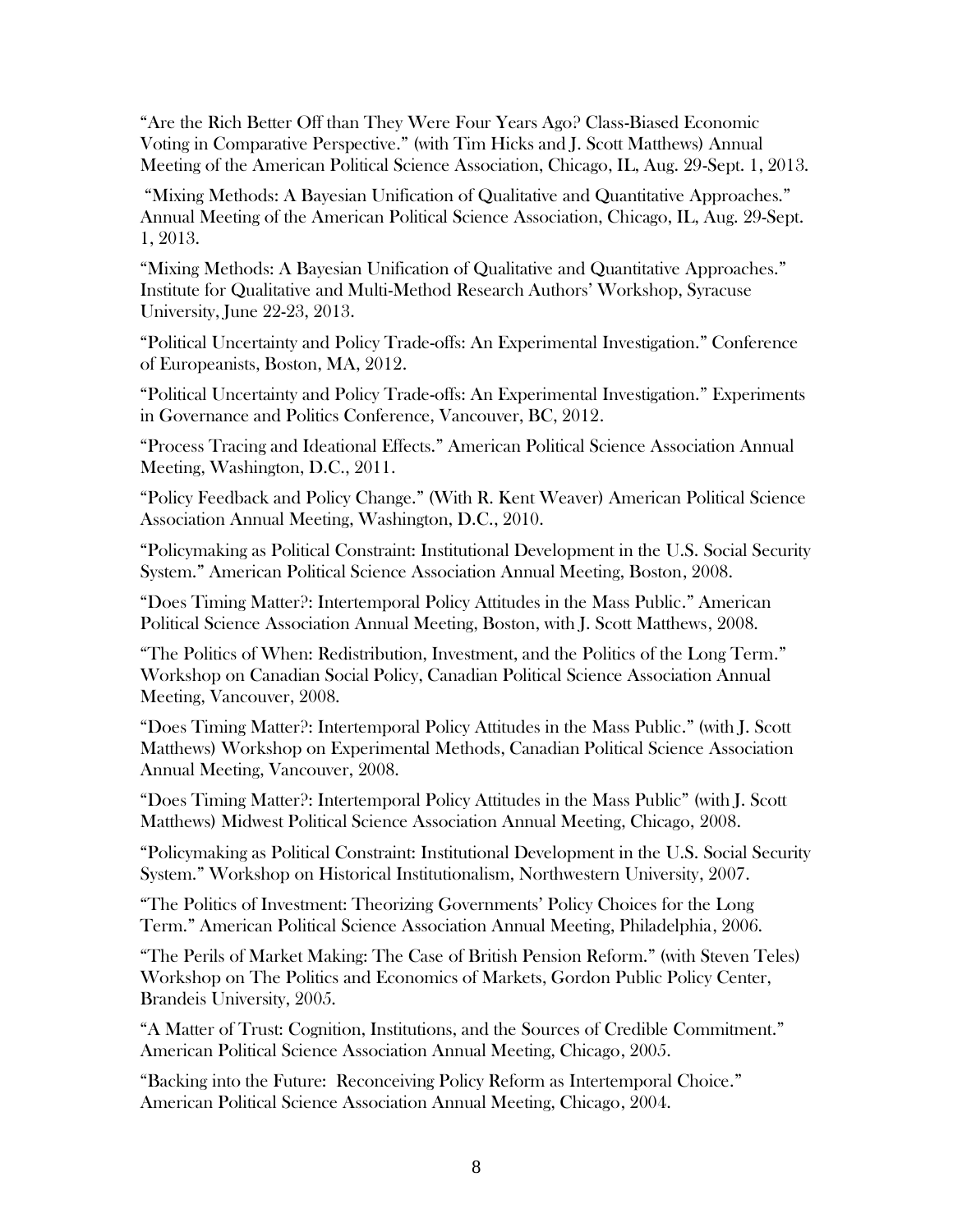"Democracy, Public Policy, and Timing: Toward a Theory of Intertemporal Policy Choice." Canadian Political Science Association Annual Conference, Winnipeg, 2004.

"Making Tradeoffs over Time: Retrenchment, Investment, and the Reform of Pension Systems." American Political Science Association Annual Meeting, Boston, 2002.

"The Politics of When: Pension Financing in Britain and Germany." American Political Science Association Annual Meeting, San Francisco, 2001.

## RESEARCH GRANTS

Centre of Excellence for Development and Impact Learning (UK), Programme of Work 2: Enhancing Evidence Transferability, "Putting the theory of change to work: Process-Outcome Integration with Theory," Co-investigator, 2020-22.

U.S. National Science Foundation Meeting Grant, "Qualitative Transparency Deliberations Working Groups Meeting," July 2016, Co-investigator.

Social Sciences and Humanities Research Council of Canada, Insight Grant, "Pain for Gain? Uncertainty and Citizen Support for Policy Tradeoffs," Principal Investigator, 2014- 22.

UBC HSS Grant, "Political Institutions and Policy Support: An Experimental Investigation," Principal Investigator, 2013-2014.

UBC HSS Grant, "Public opinion and the uncertainty of the long term," Principal Investigator, 2011-2012.

German Academic Exchange Service (DAAD), Faculty Research Grant, 2010.

Social Sciences and Humanities Research Council of Canada, Standard Research Grant, "Democracy and the Long Term: How Institutions Shape Government Capacities to Invest," Principal Investigator, 2006-11.

UBC Hampton Fund, "Democracy in Time: Attention, Information, and the Electoral Politics of Policy Investment." Principal Investigator, University of British Columbia (externally reviewed), 2004-2006.

UBC HSS Small Grants Bridging Program, "Business and the Politics of the Long Term." Principal Investigator, University of British Columbia, 2003-2004.

German Marshall Fund of the United States, Dissertation Research Support, 2001.

Minda de Gunzburg Center for European Studies, Dissertation Writing Grant, Harvard University, 2002-2003.

Center for American Political Studies, Dissertation Research Grant, Harvard University, 2001-2002.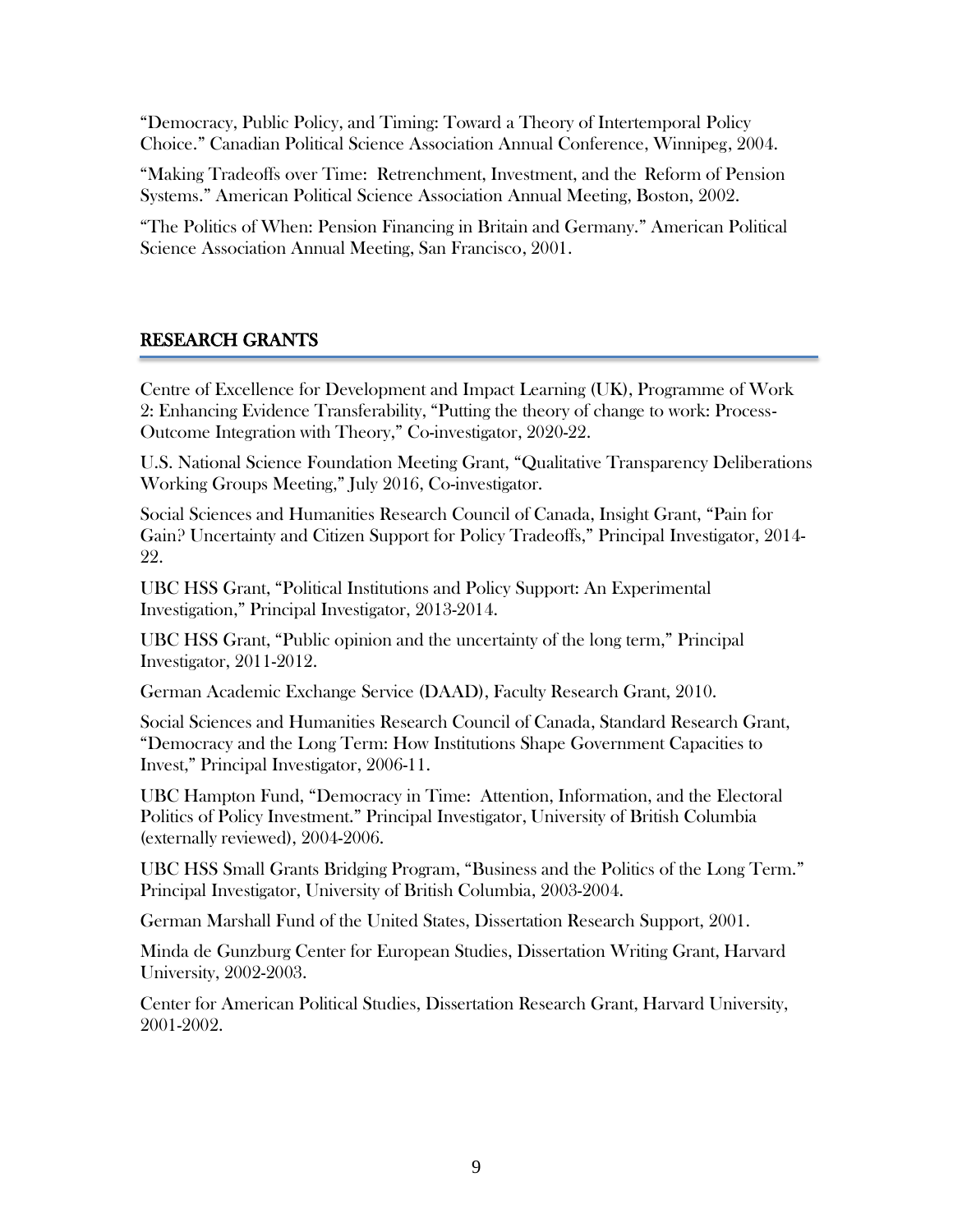#### TEACHING AND SUPERVISION

#### **Courses**

#### UBC

"The Politics of Economic Inequality" (POLI 422C)

"Economic Inequality and Democracy" (POLI 513A)

"Investigating Politics: An Introduction to Scientific Political Analysis" (POLI 110)

Honours Seminar: "The State and the Market: The Politics of Who Gets What" (POLI 390)

"Comparative Politics of Public Policy" (POLI 352)

"Methods of Political Analysis: Qualitative Research Methods" (POLI 572A)

| University of Bath |  |
|--------------------|--|
|                    |  |

"Political Methodology" (Graduate)

"Policy Studies" (Graduate)

"Policy Analysis" (Graduate)

"Statistical Methods"

"European Integration" (Graduate)

"Principles and Processes in Social Policy"

"Health Policy and Politics"

#### Visiting and Summer Institute Courses/Modules

"Causal Inference from Causal Models," Institute for Qualitative and Multi-Method Research, Syracuse University, 2018, 2019, 2021.

"Process Tracing from Causal Models," Empirical Implications of Theoretical Models, University of Michigan, 2018.

"Causal Inference from Causal Models," Graduate Student Workshop, Department of Political Science, Simon Fraser University, 2018.

## **Supervision**

PhD supervision (chair)

Completed: Matthew Gravelle; Pascal Doray-Demers; Alexander Held; Yoel Kornreich; Alex Hemingway

In progress: Stefano Burzo; Fabio Resmini

PhD committee membership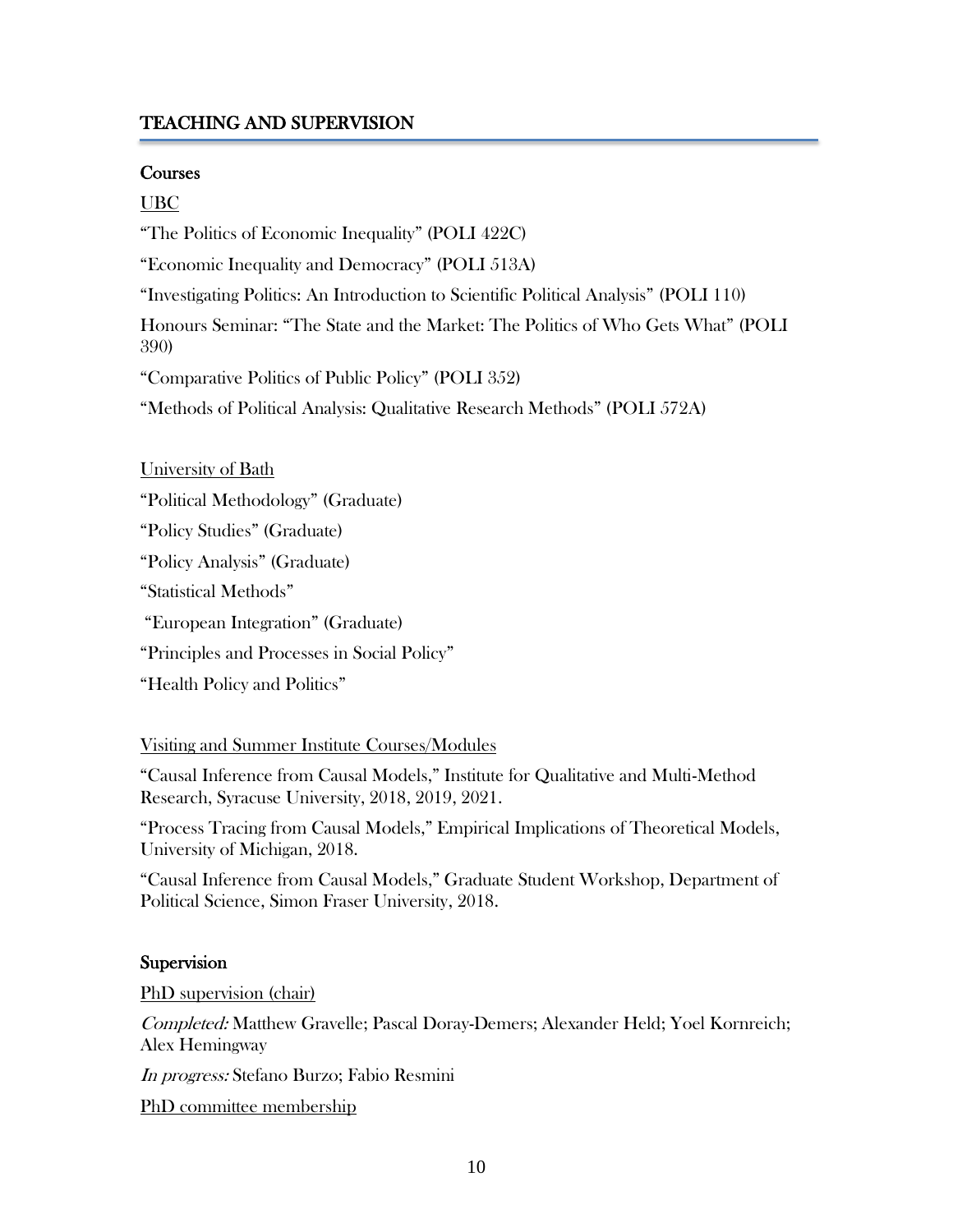Completed: Katherine Boothe; Michael Cohen; Nicolas Dragojlovic; William Bendix; Michael Mackenzie; Clare McGovern; Beth Schwartz; Fernanda Tomaselli; Sule Yaylaci; Conrad King; Brent Sutton

In progress: Tommi Rebien; Brent Sutton; Isabel Chew;

MA supervision

Completed: Yoel Kornreich; Timothy Came; Judith Wong; Nadya Repin; Mark Walsh; Jessica Hedges-Chou

Undergraduate thesis supervision

Completed: Katie Bowers; Cathy Chen; Madison Vonk; Marine Polyo; Emma Lodge; Sarah Thomas; Cassiopeia Van den Busche (in progress)

## SERVICE

## Service to the profession

American Political Science Review, Editorial Board member, 2020-present

World Politics, Editorial Board member, 2019-2025.

American Political Science Association Nominating Committee, Member, 2018-2020.

Cambridge University Press, Methods of Social Inquiry Series, Editorial Board Member, 2014-present.

Palgrave-MacMillan, Political Analysis Series, Editorial Advisory Group Member, 2013 present.

Comparative Political Studies, Editorial Board Member, 2013-16.

Qualitative and Multi-Method Research Organized Section, American Political Science Association

Section President, 2021-23.

David Collier Mid-Career Achievement Award Committee, Member, 2018, 2021.

Co-Chair of Steering Committee, Qualitative Transparency Deliberations, 2016-21.

Co-editor, Qualitative and Multi-Method Research, 2014-17.

Division Program Chair, APSA 2015 Annual Meeting

Multi-Section Working Group on Pre-registration, Member, 2014-5.

Giovanni Sartori Best Book Award Committee, Chair, 2013-2014.

Comparative Politics Organized Section, American Political Science Association

Gregory Luebbert Best Book Award Committee, Member, 2012-2013.

Public Policy Organized Section, American Political Science Association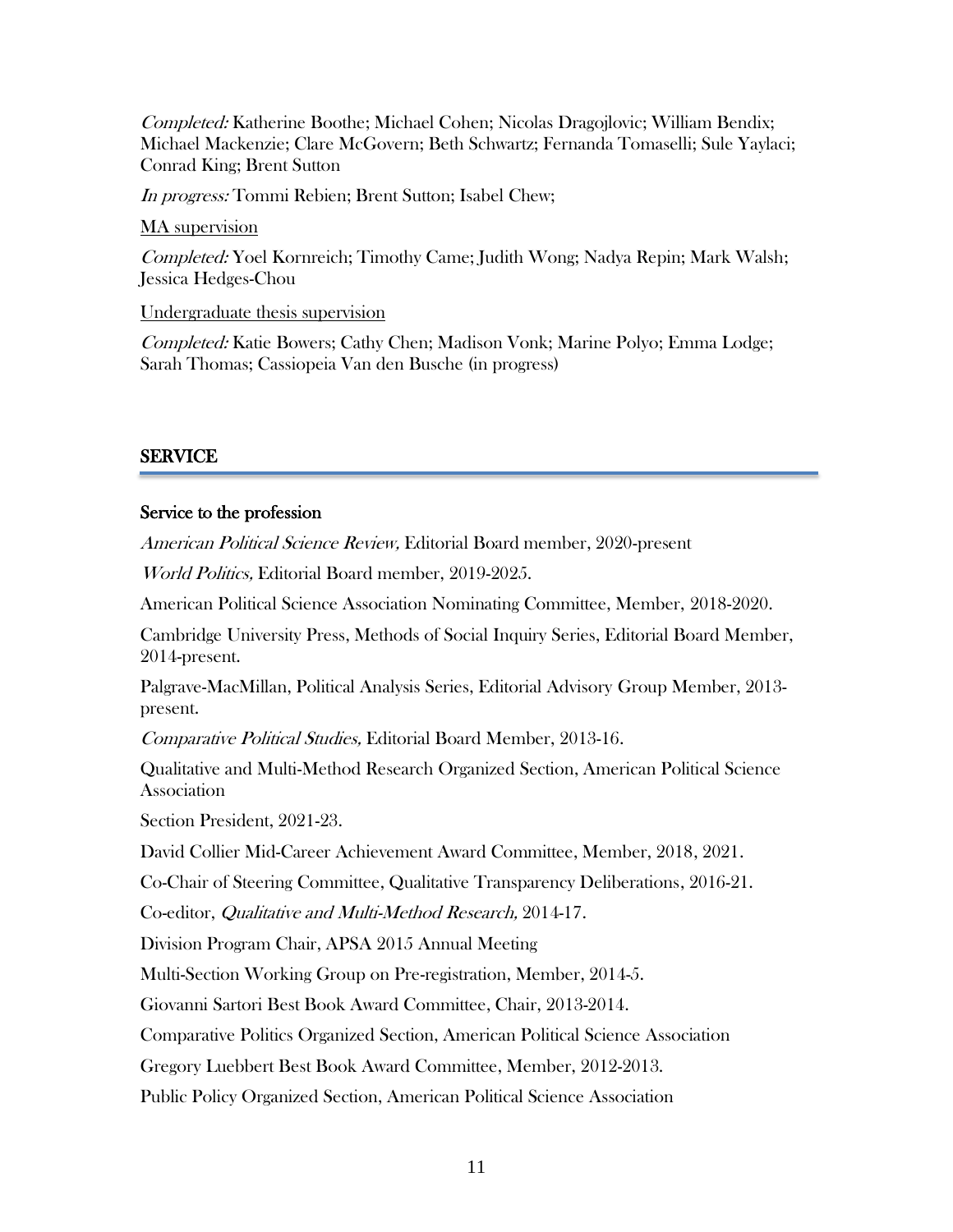Excellence in Mentoring Award Committee, Chair, 2018.

Executive Council Member, 2006-2009, 2014-17.

Best Comparative Policy Paper Award Committee, Member, 2010-2011, 2011-2012; Chair, 2019-2020.

Best Annual Meeting Paper Committee, Member, 2009.

Politics and History Organized Section, American Political Science Association

Executive Council Member, 2015-17

Mary Parker Follett Best Article/Chapter Award Committee, Member, 2013-14.

Mary Parker Follett Best Article/Chapter Award Committee, Chair, 2011-2012.

David J. Greenstone Best Book Award Committee, Member, 2010-2011.

Nominating Committee Member, 2010.

Canadian Political Science Association, Comparative Politics Best Book Award Committee, member, 2013-4.

IPSA Research Committee 27, Charles Levine Book Prize Committee, Member, 2016.

American Political Science Association Presidential Taskforce, "Negotiating Agreement in Politics," Member, 2012-2013.

## Peer-reviewing

American Journal of Political Science; American Political Science Review; British Journal of Political Science; Broadview Press; Cambridge University Press; Canadian Journal of Political Science; Canadian Review of Sociology; Comparative Political Studies; Comparative Politics; Democratization; Electoral Studies; European Research Council; Global Environmental Politics; Governance; International Organization; Journal of Conflict Resolution; Journal of Elections, Public Opinion, and Parties; Journal of European Social Policy; Journal of Health Politics, Policy and Law; Journal of Politics; Journal of Public Policy; Oxford Bibliographies; Oxford University Press; Palgrave-Macmillan; Policy Sciences; Policy Studies Journal; Political Science Research and Methods; Polish National Science Foundation; Political Analysis; Political Behavior; Political Science Research and Methods; Political Studies; Research and Politics; Security Studies; Social Policy and Administration; Social Science History; Social Sciences and Humanities Research Council of Canada; Socio-Economic Review; Sociological Methods and Research; University of Toronto Press; World Politics.

## Service to Department and University

Departmental tenure and promotion case committee member, 2019, 2020, 2021

Department Executive Committee, Member (ex officio), 2017-2021.

Director of the Graduate Program, Department of Political Science, 2017-2021